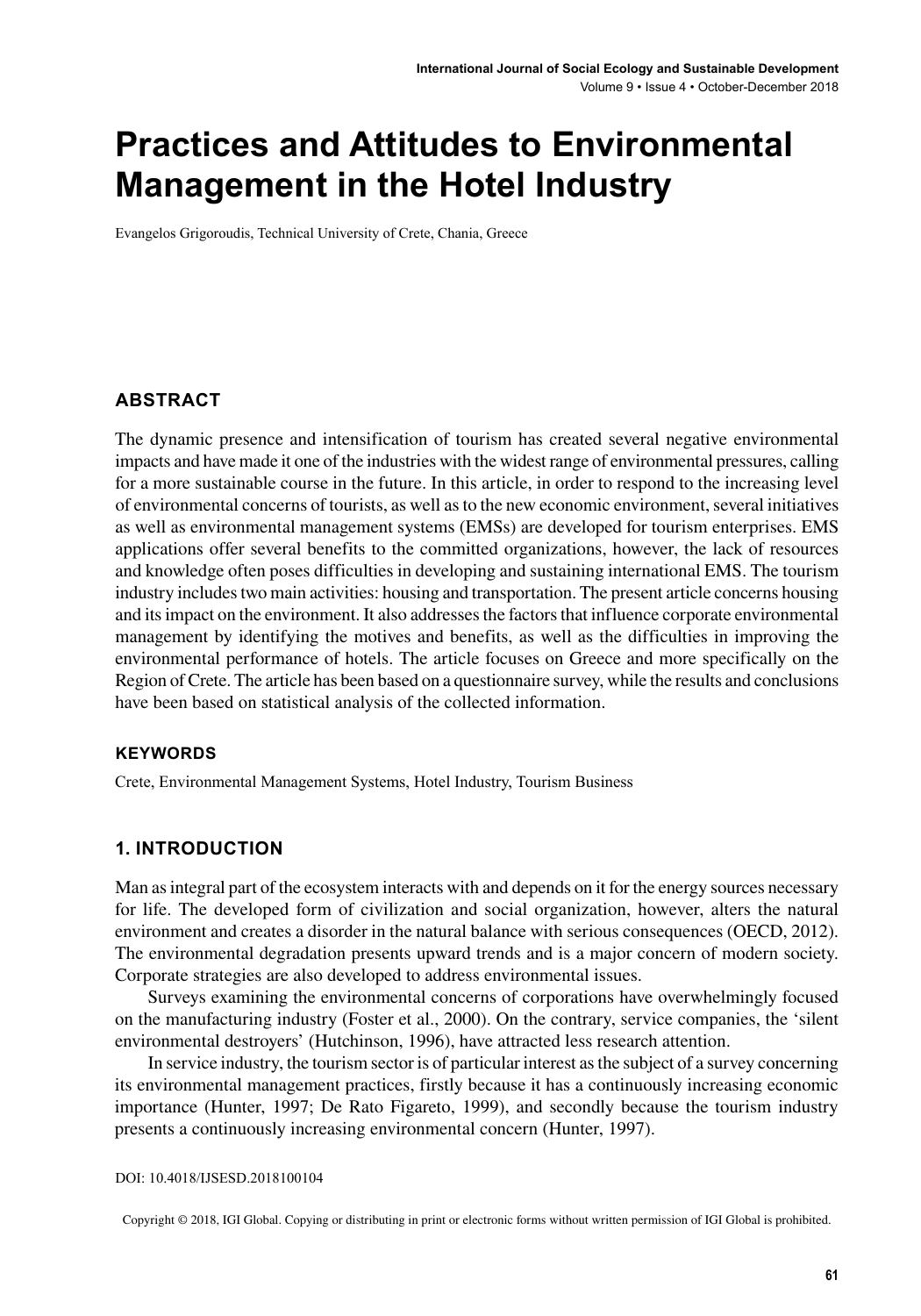Nowadays, tourism is considered as the world's largest industry. It is a complex and multidimensional activity that offers prosperity to the residents of local destinations and contributes to the development of regions and nations. Among others, the tourist activity contributes to direct financial gains, income redistribution and job creation. Sharpley (2009) stresses its significance as a power of social and financial development at local, regional and national level, justifying this way the rapid increase rates of the sector observed in recent years.

In 1950, just 25 million international arrivals were reported, while in 1990, the corresponding figure surpassed 440 million reaching by the end of 2012 the amazing record of 1 billion international tourist arrivals around the world (UNWTO, 2012), without taking into account the internal tourism at global level. The financial significance of the sector becomes also apparent from the fact that, at international level, travel and tourism grew by 3.3% in 2016, generating 7.6 trillion US dollars worldwide, and supported a total of 292 million jobs, which is 1 in 10 of all jobsin the world (WTTC, 2017). In terms of overall performance, the prospects of the sector over the years are rather favorable, as the number of international tourist arrivals around the world is expected to increase by 3.3% on average per annum during 2010-2030 (UNWTO, 2013).

Although it mainly aims at offering services within a good-quality natural and manmade environment, the dynamic presence and intensification of the tourism industry has made it one of the industries with the widest range of environmental pressures. By its nature, the tourist product is linked to the natural and structured environment since its consumption occurs in a place whose characteristics are obviously crucial for its purchase.Consequently, the tourism industry has an obvious and sensible interest in sustainable development, and is thus considered to be more environmentally friendly than other sectors. Nevertheless, its size is such that it has created a negative environmental impact and there is a need for a more sustainable course in the future. In this context, and in order to respond to the increasing level of environmental concerns of tourists as well as to the new economic environment, several initiatives as well as Environmental Management Systems (EMS) are developed in tourism enterprises. Their implementation aims at enhancing the environmental performance of the tourism business, saving financial resources and meeting the needs and concerns of the 'green customers'. Ultimately, such implementations aim at promoting the sustainable development of the tourism sector.

Tourism industry includes mainly two activities: housing and transportation. The present study concerns housing and its impact on the environment. It also addresses the factors that influence corporate environmental management by identifying the motives and benefits, as well asthe difficulties in improving the environmental performance of hotels (Andersen, 1997). The study focuses on Greece and more specifically on the Region of Crete where, likewise most tourist destinations around the Mediterranean Sea, the environmental problems are dominant due to a tourism development, which exceeds the available carrying capacity of the area. The study has been based on a questionnaire survey addressed to the environmental or hotel managers of hotels in the considered geographical area. Results and conclusions have been based on statistical analysis of the collected information.

The paper is structured in 4 more sections. Section 2 presents a short literature review regarding benefits from and difficulties in EMS application, while Section 3 presents the undertaken empirical study providing information on the profile of the surveyed sample, the factors that were examined and the results of the analysis of the collected information. Section 4 finally, summarizes the findings of the study and provides some directions for future research.

#### **2. LITERATURE REVIEW**

In recent years, there is an increasing awareness of the numerous environmental problems, and an increasing quest of ways towards environment protection, which make people to change their daily behaviors, even their consumer habits. According to Han et al. (2009), there are several surveys indicating the increasingly responsible attitude of people against environmental issues, while a large